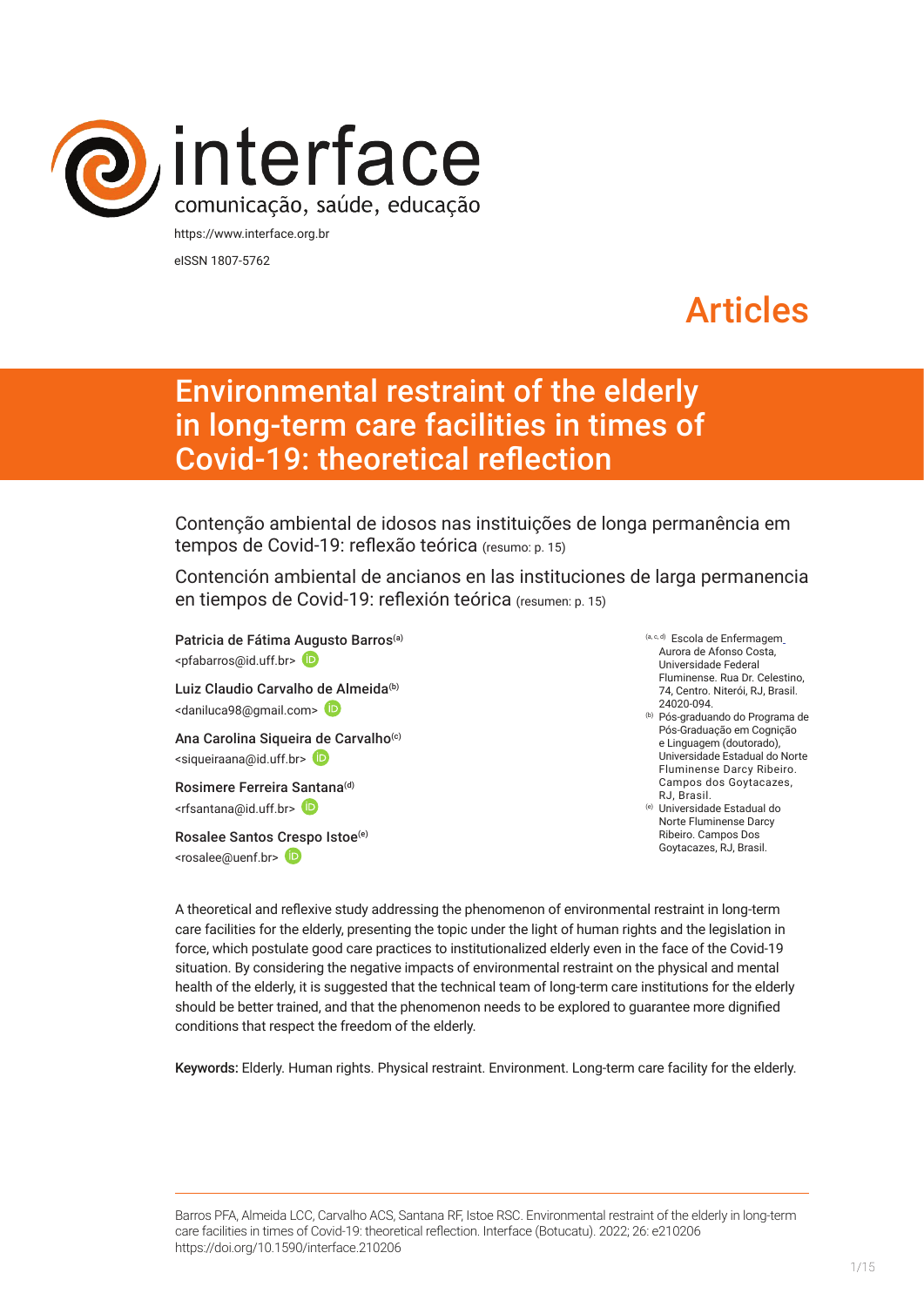## **Introduction**

**©** 

The complexity of human relations present challenges to societies such as caring for the elderly, contrasting the human achievement of aging with the need for public policies and economic arrangements in order to meet the population aging with limitations to activities of daily living<sup>1</sup>.

Therefore, an increasing number of elderly people need institutional care, either due to physical limitations for daily life activities, insufficiencies or shortcomings on the part of the family, or even to solve structural violence $f^{(f)}$ , getting better housing for the last moments of their lives<sup>3</sup>.

Institutionalization provides a certain depersonalization, and many times the schedules and preferences of the elderly are left aside in favor of their organization and of the collective3 , as well as the responsibility assigned to the Long-term care facility for the Elderly-LTCF for the physical integrity of its guests.

The risk suffered by the elderly is even greater since most of them suffer from some pre-existing comorbidity considering the Covid-19 scenario. In addition, it is estimated that the number of elderly people killed by the pandemic will reach one hundred thousand, and that the most vulnerable elderly will be most affected $^4$ .

Owing to the pandemic, the personalized nature of health care has been put to the backburner, due to the high cost for the institutionalized elderly, such as those who need the concomitant assistance of their families (or volunteers), or even in the worsening of the health status of patients in palliative care, who, for being away from their loved ones, experience abandonment at the time of death.

In this sense, studies suggest technological engagement to connect the elderly with their families and the outside world, telemedicine, as well as, on the part of the government, more inclusive actions to provide internet to the population<sup>5</sup>.

This is because social isolation, as the strongest predictor of abuse, shows depression and anxiety as negative consequences. Furthermore, risk factors for elderly suicide have been identified with confinement, in addition to mental health repercussions<sup>6</sup>.

In this way, the challenge for health care professionals and family members involves a tenuous, but important, balancing of interests between the elderly's right to come and go and their right to health care that provides them safety.

It is important and needed to bring legal professionals closer to the reality of care provided in homes for the elderly in order to avoid distortions regarding the legislation in force and the restrictions of the right of the elderly to come and go, without appreciating essential human rights issues.

(f) Structural violence carries in itself aspects resulting from social inequality, the scarcity caused by poverty and misery, and the discrimination that those deprived of material goods feel most. Inequality is not a privilege of the elderly population, as in general, the poorest have been poor throughout all their lives. But it is at this stage of life that indigence or lack of material resources take a higher toll2. (p. 59)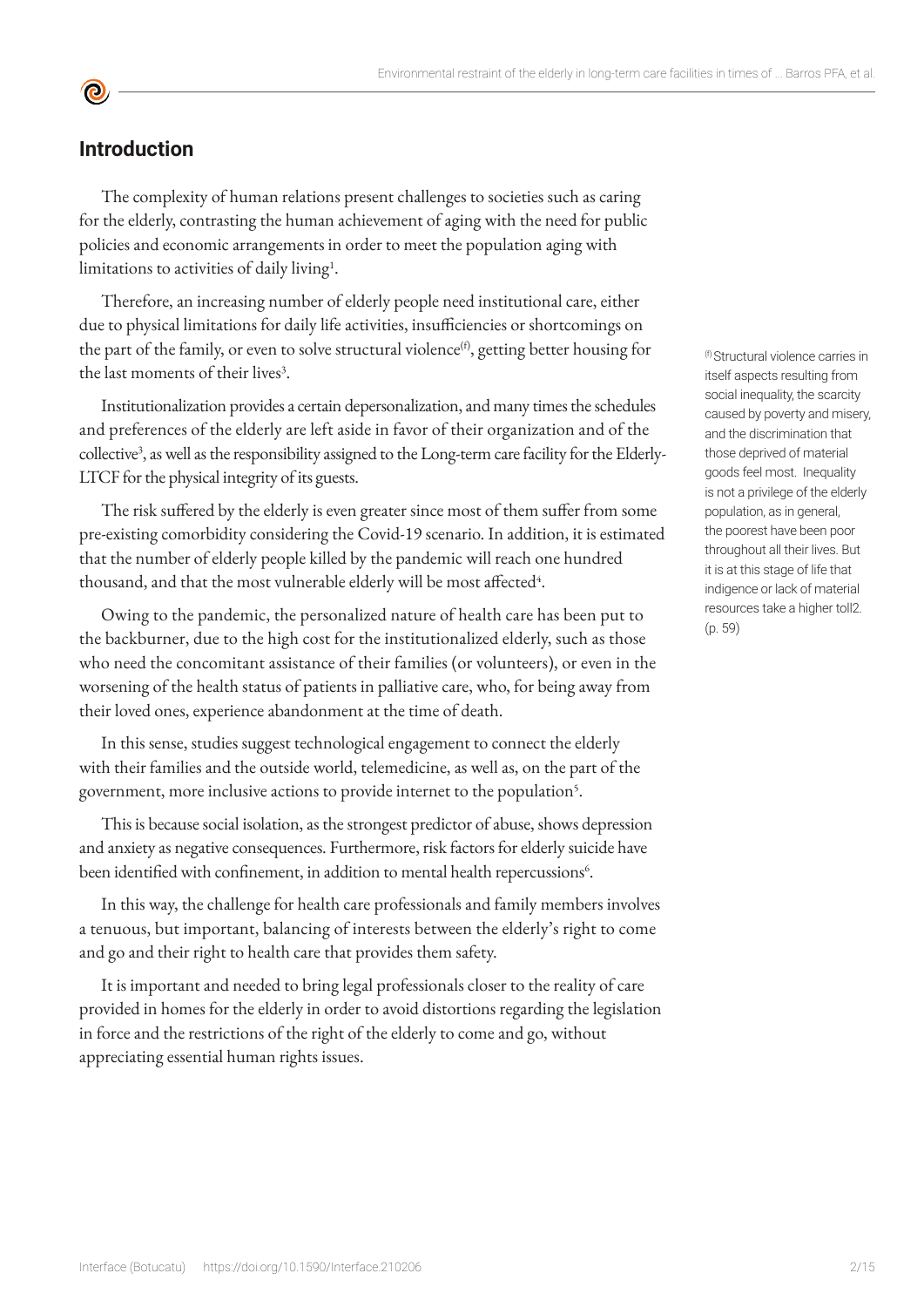# **Method**

**©** 

This is a theoretical and reflexive study that proposes discussions and reflections on the theme of environmental restraint of the elderly, considering the premises of the current legislation and public policies for the elderly, based on empirical observations of the daily supervision of homes for the elderly in the State of Rio de Janeiro by the Public Prosecutor's Office.

This reflexive study, focused on the theoretical concept, proposes an in-depth discursive formulation, citing practical or theoretical points of view, albeit not translating into a systematic review<sup>7</sup>. In this sense, the articles and legislation cited in this article arose from the authors' own considerations, emerging as a strategy to raise awareness about the subject. All the authors have experience in teaching and researching on the topic, and the first and the second authors work as Legal Advisor and Public Prosecutor, respectively, both in the Public Prosecutor's Office of the State of Rio de Janeiro, having practice in the inspection of LTCF.

The inspections of the LTCF are annual, being carried out not only to verify the documental regularity of the institutions, such as the license, sanitary licensing, technical responsibility term, among others, but, mainly, to assess the care provided to the resident elderly people.

The article is structured along the following axes: Results and discussion divided in: legal framework of the LTCF; the institutional environment; Environmental restraint; some legal considerations about the practice of environmental restraint. The final part details the conclusions.

# **Results and discussion**

#### **Legal framework of the LTCF**

The Brazilian LTCF are hybrid by nature, since they are characterized not only by the hospitality offered to their elderly guests, but also by the provision of health professional services, using a multi-professional approach, such as those listed by Ordinance 810/1989 of the Ministry of Health<sup>8</sup>.

They may or may not be for-profit, and, despite their high maintenance costs, not all non-profit LTCF are part of the Unified Social Assistance System (SUAS). They are however, part of the SUAS special social protection network, the non-profit LTCF that provide assistance to the elderly and, in accordance with Law 8742/93<sup>9</sup>, are duly registered in this type of assistance with the CNEAS (National Registry of Social Assistance Entities), which is currently linked to the Ministry of Citizenship.

In the case of non-profit organizations, it is possible, by meeting the requirements of Law 12.101/2009, regulated by Decree 8.242/2014<sup>10</sup>, to obtain the Certification of Charitable Organization and Social Assistance (CEBAS) - granting them some tax benefits. On the other hand, the for-profit institutions, despite their essential social role, are not beneficiaries of tax exemptions or benefits.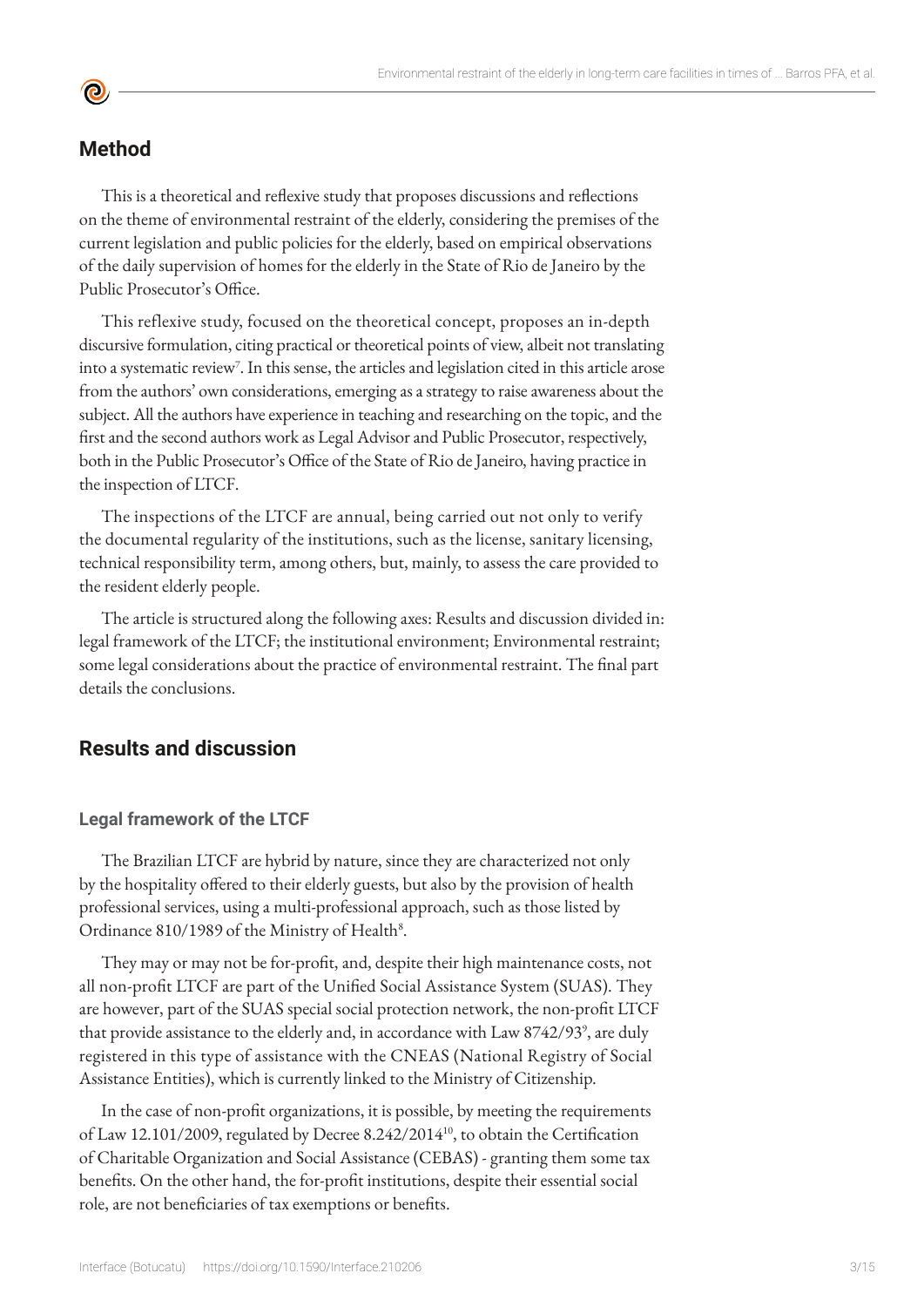The fact is that despite being public, private for-profit or non-profit, all must respect the Federal Constitution<sup>11</sup>, the international treaties on human rights accepted by the Brazilian legal system and other legal provisions in force, the Federal Constitution<sup>11</sup> and the International Treaties on Human Rights being hierarchically superior to the other norms, as shown in the figure below.



 $\mathbf{C}$ 



Source: Authors, Niterói, 2021.

This hybrid way in the provision of services still needs clearer legislation. Despite that, there are several mentions in the legislation about the need for articulation of the LTCF with the health secretariats, such as the Ordinance 810, 1989 of the Ministry of Health $^8$ , which regulated norms and standards for the operation of the LTCF (in general, without distinction of nature); or the National Policy for Elderly, which highlights the need for sharing responsibilities between social assistance and health for the implementation of comprehensive care to the elderly in LTCF (Annex 5.3, paragraph "g")<sup>12</sup>.

In this same sense, Decree 9921/2019, amended by Decree 10.604/201913, addresses the express need for articulation of the LTCF with the health unit of the programmatic area for the maintenance of an elderly person with a "disease" (*sic*) that requires care, and the competence of the Brazilian National Health System (SUS) to adopt and apply operating standards in the LTCF, and to supervise them (article 9, item IX of Decree 9921/201913).

Additionally, there is the clear mention of the quality of care provided, cited by the Elderly Statute, especially regarding the training of human resources in geriatrics and gerontology (paragraph 1 of Article 3, item VI of Law 10. 741/200314); in Ordinance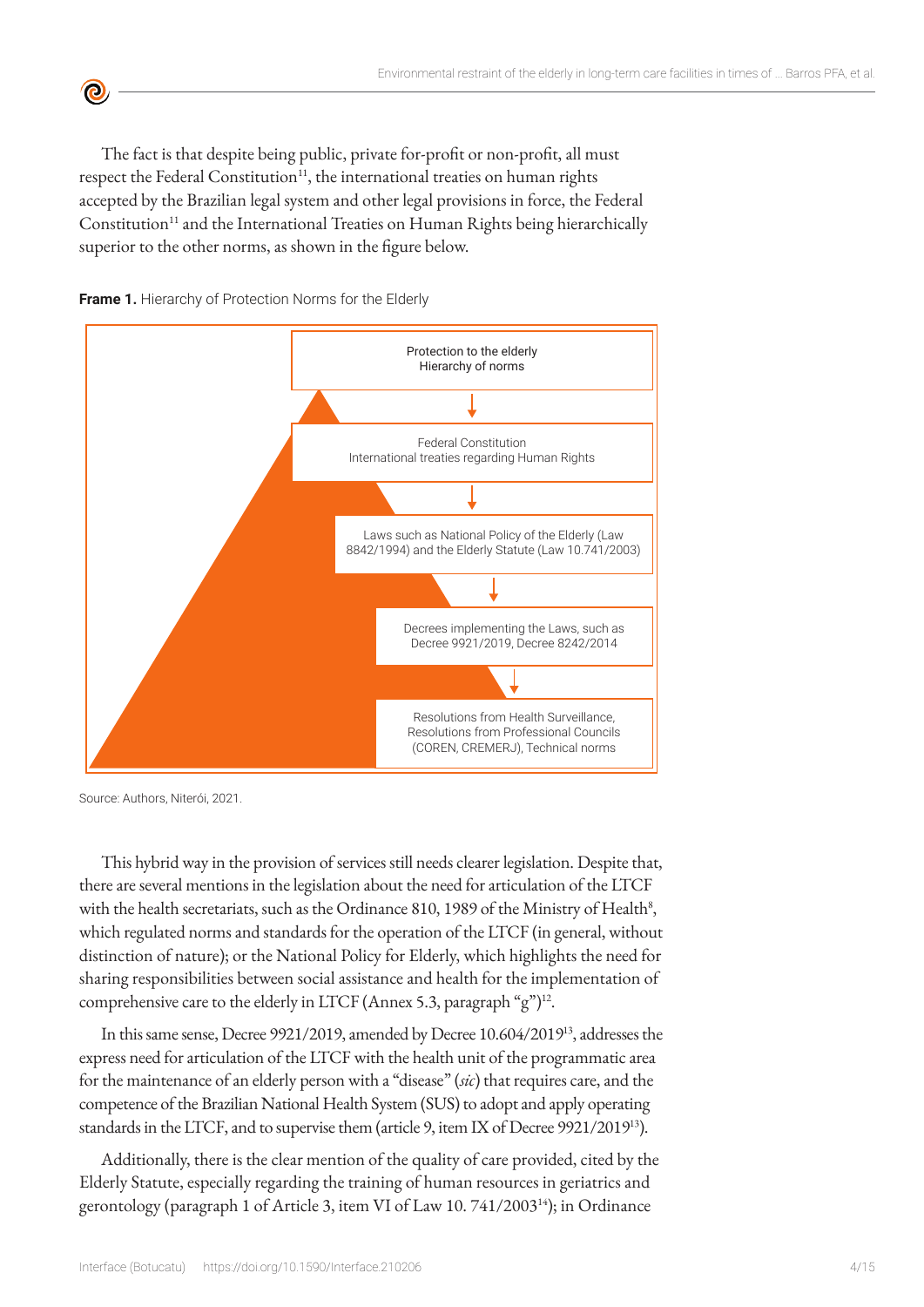810/1989 of the Ministry of Health<sup>8</sup>, which lists the professionals who must provide care; in the National Policy for Elderly, which provides multidisciplinary and interdisciplinary care to the Elderly (approved by Ordinance 2528/2006, item 3.212); besides establishing the minimum number of professionals according to the degree of dependency in the Health Surveillance RDC 502/2021<sup>15</sup>.

<u>ල</u>

In the state of Rio de Janeiro, for example, there is progress in legislation through Law 8.049/2018<sup>16</sup>, which determines the minimum composition of care professionals depending on the degree of dependence of the elderly residents.

The primary purpose of care is to promote autonomy and independence for the elderly, focusing on the prevention of functional decline and rehabilitation (Ordinance 2528/2006 of the Ministry of Health that approved the National Policy for Elderly<sup>12</sup>).

Regarding this purpose, the LTCF have the duty to prepare an Individual Care Plan for the Elderly (article 50, item V of the Statute of the Elderly<sup>14</sup>) and a Comprehensive Plan for the Elderly's Health Care (articles 36 and 37, of the RDC 502/2021<sup>15</sup>), with an individual approach, focused on the needs and capabilities of the elderly, stimulating their autonomy.

The Brazilian reality shows that elderly people with different degrees of dependence reside in the same institution since their admission. And the Statute of the Elderly<sup>14</sup>, among its principles, lists the maintenance of the elderly person in the same institution in order to avoid that, when facing bigger functional decline, the elderly person has to be transferred to another LTCF. For this reason, some LTCF opt to admit only independent elderly people in order to balance their costs regarding human resources.

There is a need to think and implement a Brazilian care policy to include long-term care, considering the complexity they demand<sup>17</sup>. Publication of the ELSI-BRASIL study highlights that the multi-morbidity index, which is the occurrence of two or more simultaneous chronic diseases, affects 64% of the elderly and is associated with functional decline, mortality and low quality of life<sup>18</sup>.

In this sense, a recent publication with the conclusions of the "Forum on Innovation, Care and Public Policies", held in Argentina in 2020, bringing together thirty civil society organizations, educational institutions, public and private organizations, to discuss and encourage the implementation of public policies to care for the elderly within the pandemic context. This meeting pointed out the need, among other of similar relevance, to provide home care for the elderly, their caregivers, training caregivers, whether family members or health professionals, as a way to respect the human rights of the elderly<sup>19</sup>.

#### **The institutional environment and environmental restraint**

The individual rights of the elderly must be observed in the care environments, especially in the homes for the elderly, including their rights as users of health services, avoiding the institution to become a "waiting room for death"<sup>20</sup> or a place with human behaviors that restrict rights on the grounds that they offer protection.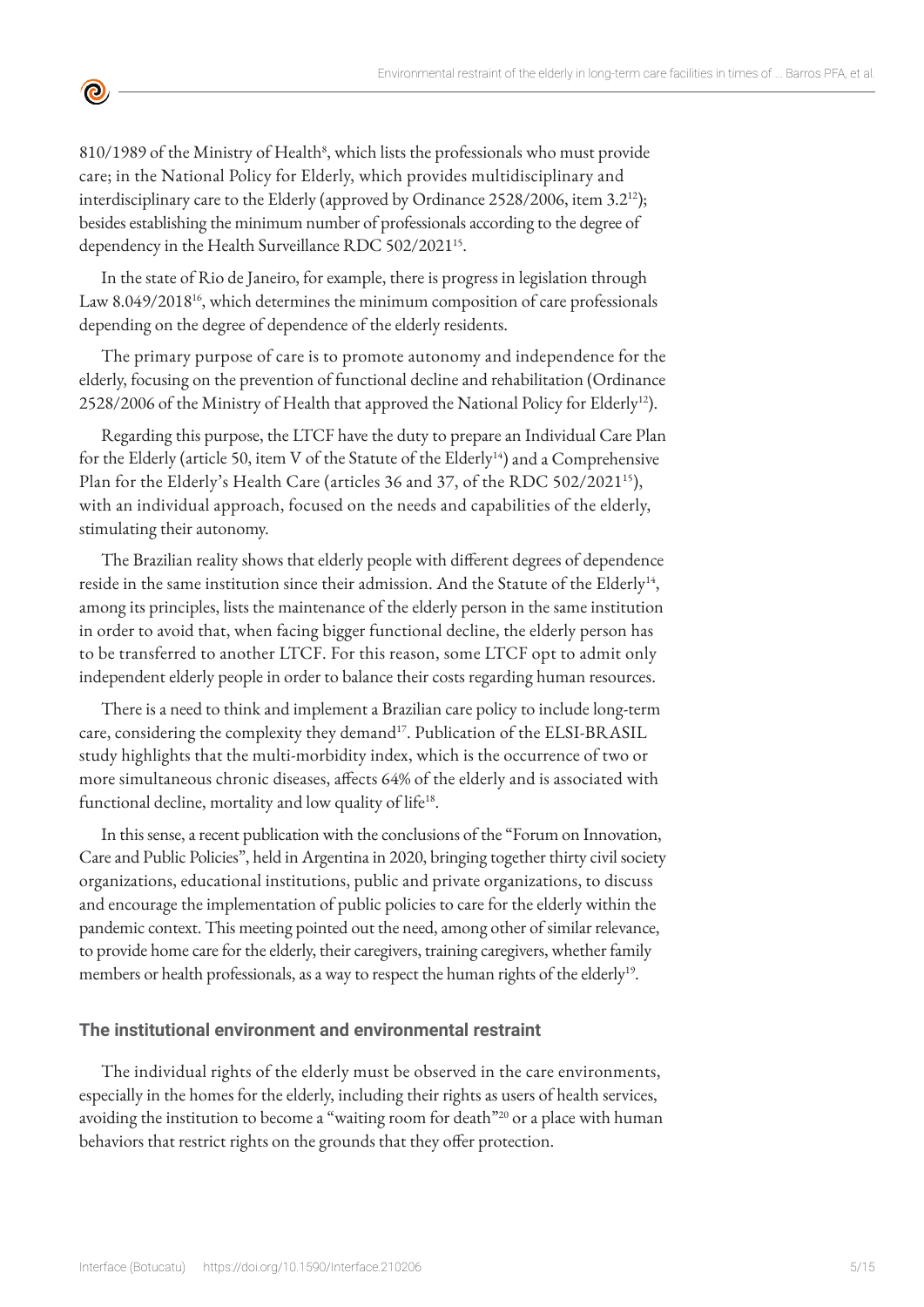The entrance into a LTCF implies an adaptation to new routines, of sharing living spaces and privacy, and the elderly begin to mold themselves to the institution. The elderly are isolated from the world that surrounds them from the role they had in society, and are deprived of their interpersonal relationships<sup>21</sup>.

<u>ල</u>

Institutionalized elderly people present lower cognitive performance than those who are not institutionalized, which can lead to increased depression or decreased functional capacity, which implies the loss of independence and autonomy<sup>22</sup>.

Environmental restraint is defined by preventing an individual from leaving a space, which can be a room or the LTCF as a whole, with or without the use of security devices, such as padlocks or locks<sup>23</sup>.

A more comprehensive concept of environmental restraint includes isolation or absence of communication with the outside world; community and social withdrawal, or even the use of a single means of communication (a single TV channel on view in the facility, a single printed newspaper or radio station, or even the existence of services or meetings of a single religion to the detriment of other faiths)<sup>24</sup>.

In the current context, in which measures to restrict freedom are necessary, studies have already warned about the mental health problems that such restrictions cause and will cause to individuals, since they evoke feelings of loneliness, insomnia, anxiety, loss of appetite, and depression, threatening dignity and good health care<sup>25</sup>.

The challenge is serious; it goes through the lack of financial and human resources, and lack of electro-electronic equipment (no screens, tablets) or internet signal in all the care spaces of the LTCF; the need to have professionals to perform this new routine of keeping alive the contact of the elderly who are not able, by themselves, to keep in touch with their families, for example; and to establish rotations in common spaces of the institutions.

The use of restraint is associated with problems related to mobility, functional and cognitive decline26 and its use causes physical and psychological damage; it favors social isolation, provides humiliation, fear, sadness, feeling of helplessness, and other feelings to the restrained individual, affecting in a harmful way the person's dignity<sup>24</sup>.

Many senior citizens staying in LTCF do not have preserved decision-making capacity, having such cognitive decline that they cannot decide where to go, discern danger, or how they will return to a safe place. For this reason, health care professionals redouble their attention for safety.

The LTCF have the duty to care for the physical integrity of its guests in such a way that one cannot conceive that an elderly person with dementia, with cognitive decline, can enter and leave the institution without a companion, for example; or that the doors of the LTCF are always open so that any passer-by can enter, for obvious security reasons, which would put everyone at risk.

However, the reality of the LTCF's guests is not only elderly dependent regarding basic or instrumental activities of daily living (ADL or IADL). Data from the Institute of Applied Economic Research - IPEA show that 34% of the elderly residents are independent<sup>27</sup>. Therefore, the rule cannot be the same for all guests.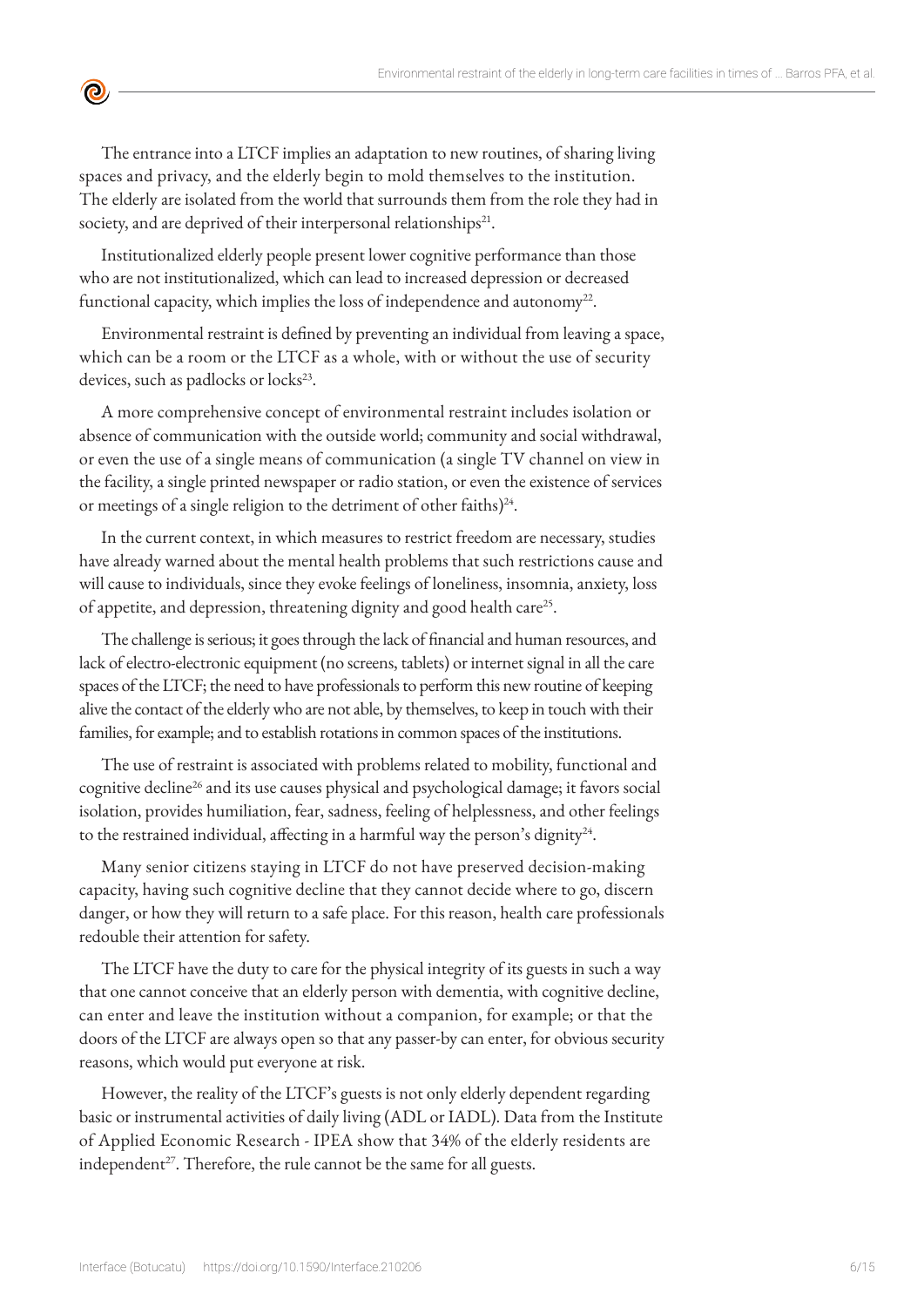

Under normal care conditions, it is iatrogenic to keep an individual without contact with the outside world, with the community that surrounds him, unable to exercise his faith, to make his choices about his favorite newspaper or the TV channel he//she prefers to watch the news, even if the elderly has been compulsorily housed in an LTCF (by judicial order) or if they suffer from a psychic illness that prevents them from making decisions to come and go wherever they please.

The iatrogenic nature of environmental restraint in the LTCF lies in its maintenance even when all the negative repercussions are known. Restraint is not treatment; it is not a practice of caregiving<sup>23</sup>.

On the other hand, one must distinguish between measuring dependence (or independence) and measuring the ability of the elderly to make decisions. The latter is assessed by evaluating (i) if the person understands and is able to retain information, (ii) if he/she is able to weigh the information and (iii) if he/she understands the consequences of making a certain decision, and also (iv) his/her ability to communicate the decision made<sup>28</sup>.

Those elderlies with the ability to decide, independent or not for DLAs, who reside in an LTCF, are guaranteed the exercise of their freedom, the ability to come and go. And this right is not removed if the elderly walk with help; if they are in a safe neighborhood; if they have or not a family member who respects their choices. It is up to the LTCF's multidisciplinary team and, mainly, to the legal representative to respect the elderly's decision and support it, according to the law in force that prioritizes the elderly's autonomy and independence, providing personalized care that is appropriate to their characteristics and needs (article 49, item II of the Statute of the Elderly<sup>14</sup>).

#### **Some legal considerations on the practice of environmental restraint**

The lawsuits that reach the Brazilian courts regarding the provision of services by the LTCF are judged based on the Consumer Defense Code or the Brazilian Civil Code, and, in particular, using civil liability for damage repair.

Although Consumer Law enshrines basic rights such as the protection of life, safety, and health (Art. 6, item I, Law No. 8.078/90<sup>29</sup>), it does not pay attention to issues related to bioethics or public policies of care that dialog directly with the daily issues that arise in the management of an LTCF.

It is noted that theories such as the one developed by Aline Albuquerque and Cohen & Ezer, specifically regarding the human rights of the patient and the prohibition of torture or inhumane treatment, based on the right to life, health, privacy, right to not be subjected to torture or inhuman or degrading treatment, participation in care, information and non-discrimination $^{30}$ , have premises that seem to be closer and more appropriate to the context of care provided in LTCF.

This is because the logic of care seeks the wellbeing, comfort, and dignity of the patient, as stated by the theory of the patient's human rights. It puts the patients as the protagonists of the care, and it also involves the health professionals, not only as service providers, but also with concern regarding their working conditions. As a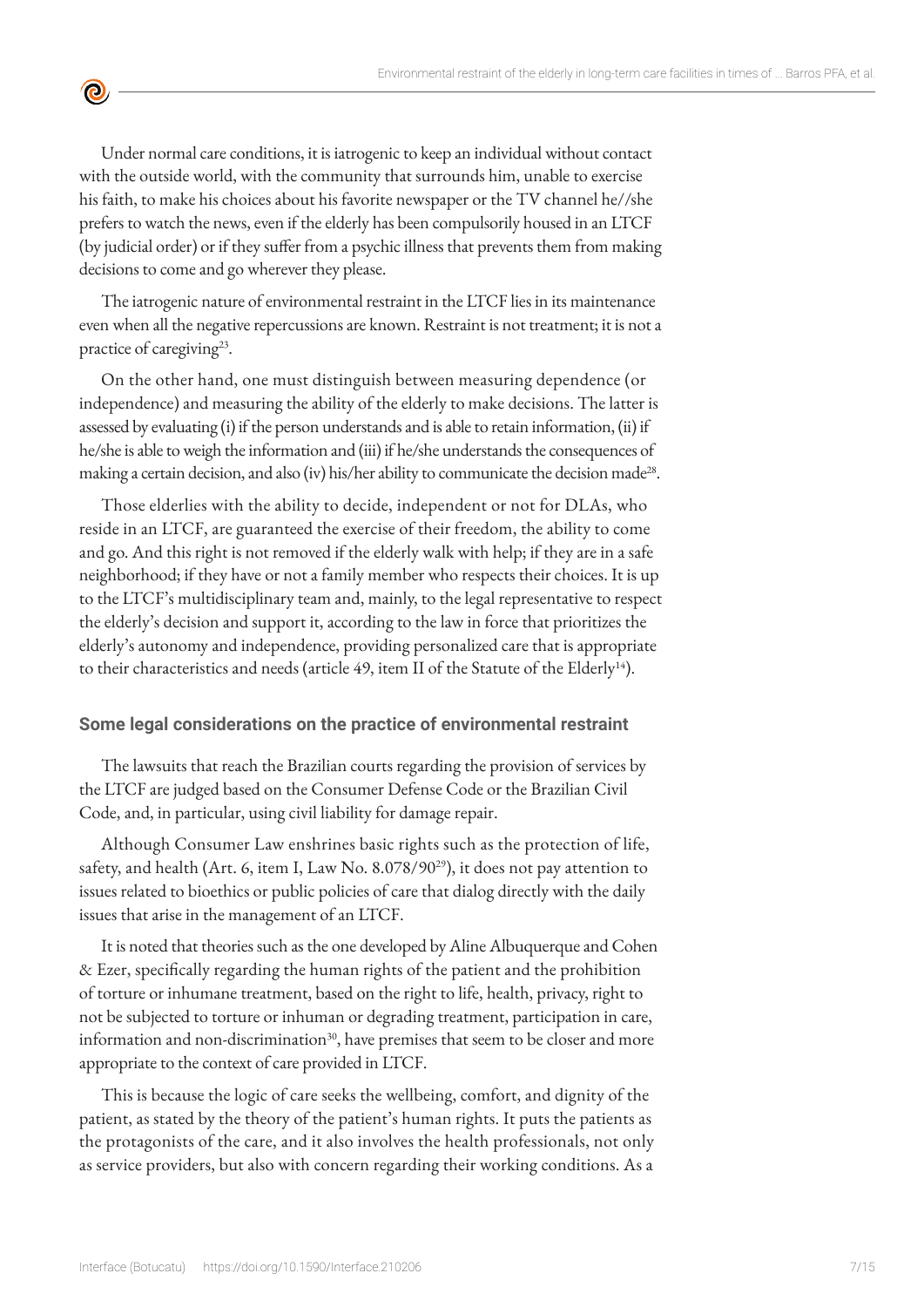consequence, it emphasizes the respect for the records and progression in the medical records, besides other issues that imply in the care and relations with the patients, protecting patients and professionals, reinforcing the premise of quality care<sup>31</sup>.

 $\bullet$ 

Although the Brazilian National Congress is still dealing with a specific legislation on the patient's human rights (Bill of Law 5559/2016, which originated the Patients' Bill of Rights<sup>32</sup>), the Universal Declaration on Bioethics and Human Rights<sup>33</sup> has a concrete legal value in the Brazilian legislation and must be observed in the care provided to the elderly, patients of the services provided by the LTCF, and may be used by law operators in legal claims.

This approach is increasingly common, private sector included, with the creation of patient experience offices, which aim at improving the concept of care (which used to be focused on the consumer relation) to practices of care centered on the person of the patients, placing them as protagonists of their own treatment, involving health professionals and family members. In these offices, starting from the patient's journey, conclusions are reached as to the most appropriate treatment to his or her will, his or her history, respecting his or her autonomy<sup>34</sup>.

In homes for the elderly (LTCF), the need to keep individualized records of all elderly residents by the multiprofessional team is emphasized (information and data record of Ordinance No. 810/1989 of the Ministry of Health<sup>8</sup>). The Elderly Health Care Plans, as well as the multidisciplinary medical records, with professional developments and prescriptions that are essential for a better follow-up of the institutionalized elderly; and to pursue the maintenance and improvement of the functional and cognitive capacity of the elderly (recommended by the National Policy for Elderly, Law 8842/198412).

That is the reason why, with the maintenance of records and periodic evaluations, the health professionals of the LTCF are able to verify and implement an eventual intervention regarding the limitation of leaving the institution without supervision, remembering that article 10, paragraph 1 of the Statute of the Elderly<sup>14</sup> emphasizes the elderly's right to come and go and their community participation.

Even in the current exceptionality situation, it is possible and mandatory (if we consider the negative repercussions) to give the elderly access to services and Masses on TV or through social networks; to schedule videoconference conversations with the elderly's relatives and friends, in reserved rooms for greater intimacy and sharing; as well as to perform social activities in the LTCF respecting the elderly's references and health recommendations, rotating through the common areas.

In more complex cases of care, the institution must prioritize the establishment of an action plan that meets the interests and physical and mental needs of the elderly, in partnership with their families or support network, avoiding worsening the physical and cognitive condition of the elderly. It is about weighing interests, respecting human rights, and the dignity of the people involved and directly affected.

It is key to emphasize the distinction between the emergency social distancing measures that are in place with Covid-19, which also involve the preservation of other elderly residents, from the regular and unjustified practices of preventing the free movement of the elderly in order to avoid the mistake of classifying such preventive actions as a type of environmental restraint.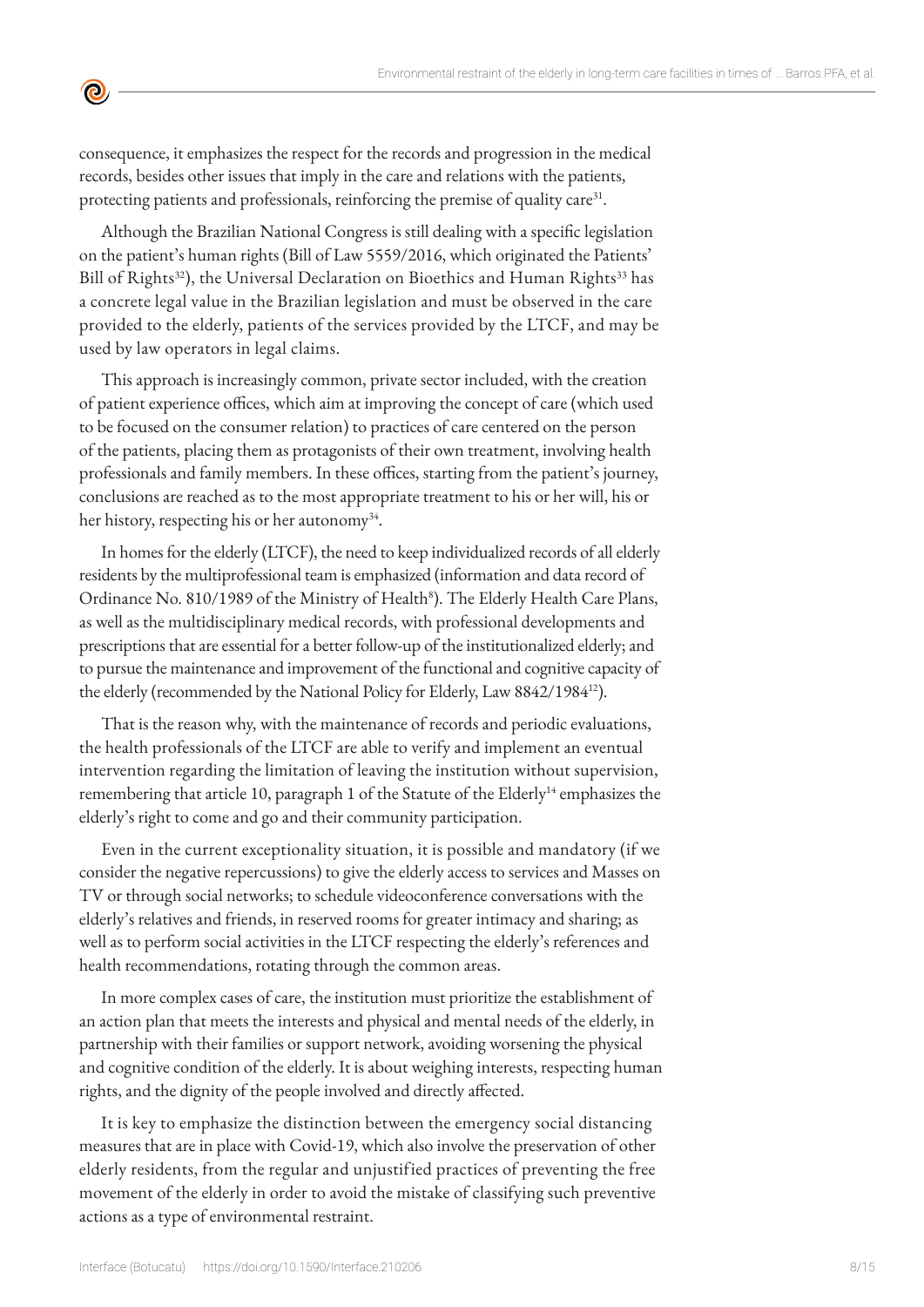Despite the current situation facing Covid-19, the human rights of patients must be respected. In this sense, the Observatory for Patients' Rights highlights, among other actions as important as the right to freedom, the right to avoid freedoms to be arbitrarily restricted, without scientific basis, the right to receive adequate information, to daily family contact, and, even when in isolation due to infection, the right to human contact<sup>35</sup>.

<u>ල</u>

The restriction of an individual's freedom is always exceptional. The idea that providing comprehensive assistance to institutionalized elderly people translates into the model of closed institutions, known as total institutions, which are founded on isolation and total management of their guests' lives, is mistaken<sup>36</sup>.

The need for caution in respect to the full exercise of the elderly's freedom can be recorded in the Health Care Plan, a requirement of the RDC 502/2021<sup>15</sup>, which must address the promotion, protection, and prevention of the elderly's health, in an individualized way. Thus, the multidisciplinary team of the LTCF, as a protective measure in favor of the elderly, may register in the document the requirement that the elderly only leave the facility with a companion, for example, because they are not capable of full or intermittent decision-making capacity.

It is worth pointing out that the measure that restricts the right to freedom of the elderly is always exceptional and must be protected by a document signed by qualified professionals, with gerontological knowledge, paying attention to the best care techniques, without leaving aside the elderly's will, dignity, and pleasure.

Of course, it cannot be ignored the objective civil responsibility of the LTCF that maintains a service provision contract with the elderly. However, when leaving the facilities of the LTCF, the place where the services are provided, there are no credible reasons to hold the institution responsible for an accident that occurred on a public road, for example, completely outside the scope of the services provided by the LTCF, except if the multidisciplinary medical records or the Health Care Plan for the Elderly contain a remark related to the fulfillment of a judicial order, or suspected or already confirmed cognitive decline, which would attract the responsibility of the LTCF.

In this sense, the Brazilian legislation, besides incorporating with the force and status of the federal constitution the international treaties on human rights, contains vast legislative references that advocate autonomy and respect for the freedom of the elderly (Federal Constitution<sup>11</sup>, National Policy for Elderly<sup>12</sup>, the Inter-American Convention on the Rights of the Elderly<sup>14</sup>, the RDC 502/2021<sup>15</sup>).

More recently, Resolution nº 33 of the National Council for the Rights of the Elderly was published to establish guidelines and parameters for article 35 of the Elderly Statute<sup>37</sup>, which deals with the contract for the provision of services of the elderly with the LTCF. The straight reading of this document allows to see the intention of emphasizing that it is the elderly person himself who must sign the contract with the LTCF, accepting its terms and, once again, through the sole paragraph of Article 2, it is the LTCF's obligation to respect the right to come and go of its guests<sup>37</sup>.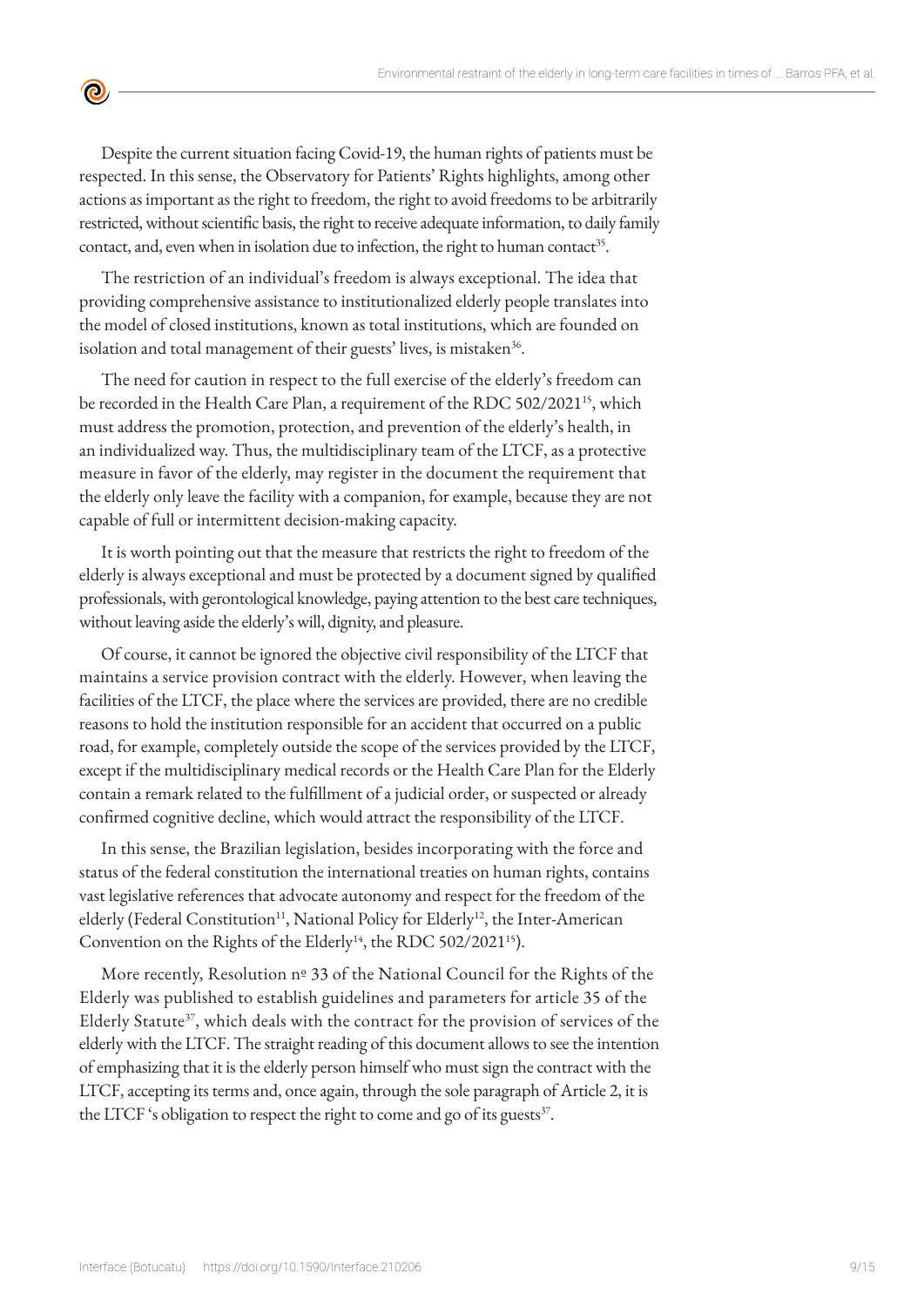It is possible for the elderly person and the person financially responsible to sign the service provision contract jointly. But, only in the case of loss of the capacity to decide, the legislation provides for the contract to be signed by the legal representative of the elderly.

For these reasons, the contracts signed between the LTCF and the "guardian" or "family member" of the elderly with the ability to decide, and also the existence of clauses that provide for the exit of the elderly without a companion only in case of express authorization of the "guardian" or "family member" of the elderly with preserved decision-making capacity, are far from respecting the current legislation and the right to freedom of the elderly.

# **Conclusion**

 $\bullet$ 

Despite being traditionally seen as places of isolation and environmental restraint, LTCF actually have legal parameters that require them to provide services based on caring for the elderly and valuing their potential to remain within the community.

In this context, the Brazilian Federal Constitution<sup>11</sup>, Law 8.842/94, which provides for the National Policy for Elderly<sup>12</sup>, and the Elderly Statute<sup>14</sup> consubstantiate the legal framework that establishes the need for a paradigm shift in the practices developed within nursing homes, especially regarding the deconstruction of the naturalization of the figure of the apathetic and isolated elderly person in a confinement and the adoption of concrete and effective actions to guarantee the resident the right to freedom and integration in the community.

The institutional welcoming and admission of the elderly cannot be mistaken with a kind of incarceration, under penalty of characterizing an illicit act perpetrated by the welcoming entity, within the normative parameters in force.

What generates some difficulty for the manager and the technical staff of these entities is to elaborate strategies to guarantee rights related to autonomy and freedom for elderly people with some neurocognitive impairment, when freedom can be translated into risk. However, even in these situations, the LTCF has to have strategies in place for community insertion and to combat isolation.

Strictly speaking, the characterization of environmental restraint is linked to the inexistence of protocols, strategies, and action planning aimed at fostering community insertion of the elderly housed in the LTCF. These may vary according to the elderly person's degree of dependence and require multiple competencies from the technical team, ranging from the pure and simple guarantee of the right to come and go for the elderly who are able to decide, up to periodic external activities for the elderly with neurocognitive impairment.

The context of Covid-19 imposed restrictions on freedom not previously faced by the LTCF. However, it must be emphasized that the restrictions resulting from the pandemic are not the same as the violations resulting from mistaken practices that limit the potentialities of elderly residents. The practices based on sanitary criteria may even lead to the disconnection of the elderly who do not respect them, since the goal is to prevent the spread of the virus and this is not to be confused with environmental restraint.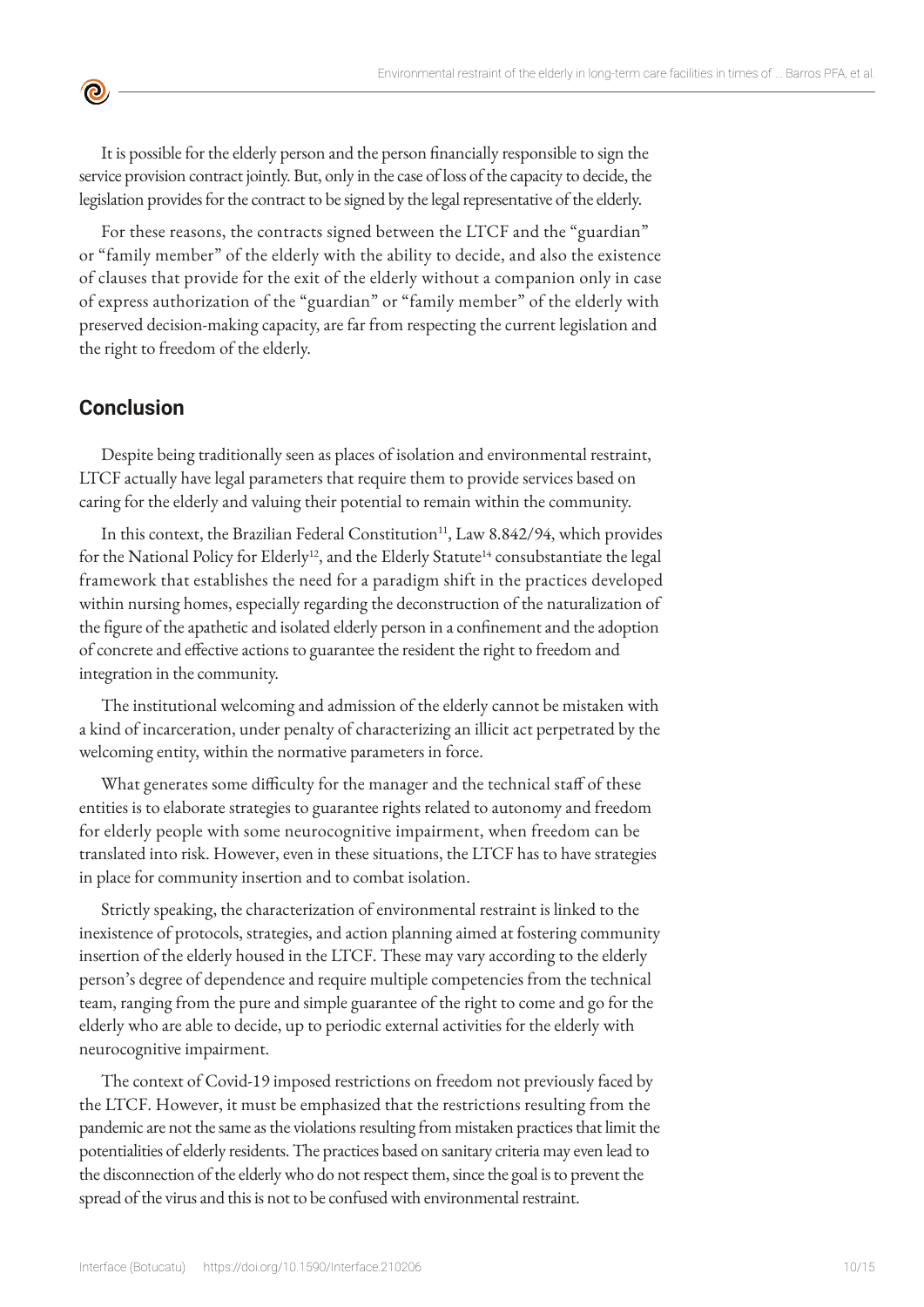Outside the context of the pandemic, however, it is the legal duty of the entities to guarantee the right of the elderly to come and go, to the extent of their decision-making capacity, as well as the maintenance of community ties, and, in the most complex cases, strategies must be developed to avoid social isolation.

Mandatory tools such as the Individual Care Plan for the Elderly<sup>14</sup> and the Comprehensive Health Care Plan for the Elderly<sup>15</sup>, already mentioned, may be useful for the technical team. However, the training of the staff and a closer look at the routine inside the institution are the tools that will generate beneficial effects for the wellbeing and guaranteed rights of the elderly residents.

#### Authors' contribution

All authors actively participated in all stages of preparing the manuscript.

#### Funding

ල

The first author received a Master's scholarship from Capes, process number 88887.464506/2019-00 of the Social Demand Program/SD Regulation (unified).

#### Acknowledgments

Our eternal thanks to Dr. Arianna Kassiadou Menezes, who has fed our bodies and minds with deep reflections on the world, and who rests full in our hearts, inspiring us in the struggle for restraint-free care.

#### Conflict of interest

The authors have no conflict of interest to declare.

#### Copyright

This article is distributed under the terms of the Creative Commons Attribution 4.0 International License, BY type (https://creativecommons.org/licenses/by/4.0/deed.en).

#### $\vert$  (cc) BY

### **Editor** Denise Martin

**Associated editor** Josefina Leonor Brown

**Translator** Félix Héctor Rígoli

**Submitted on** 04/07/21 **Approved on** 10/15/21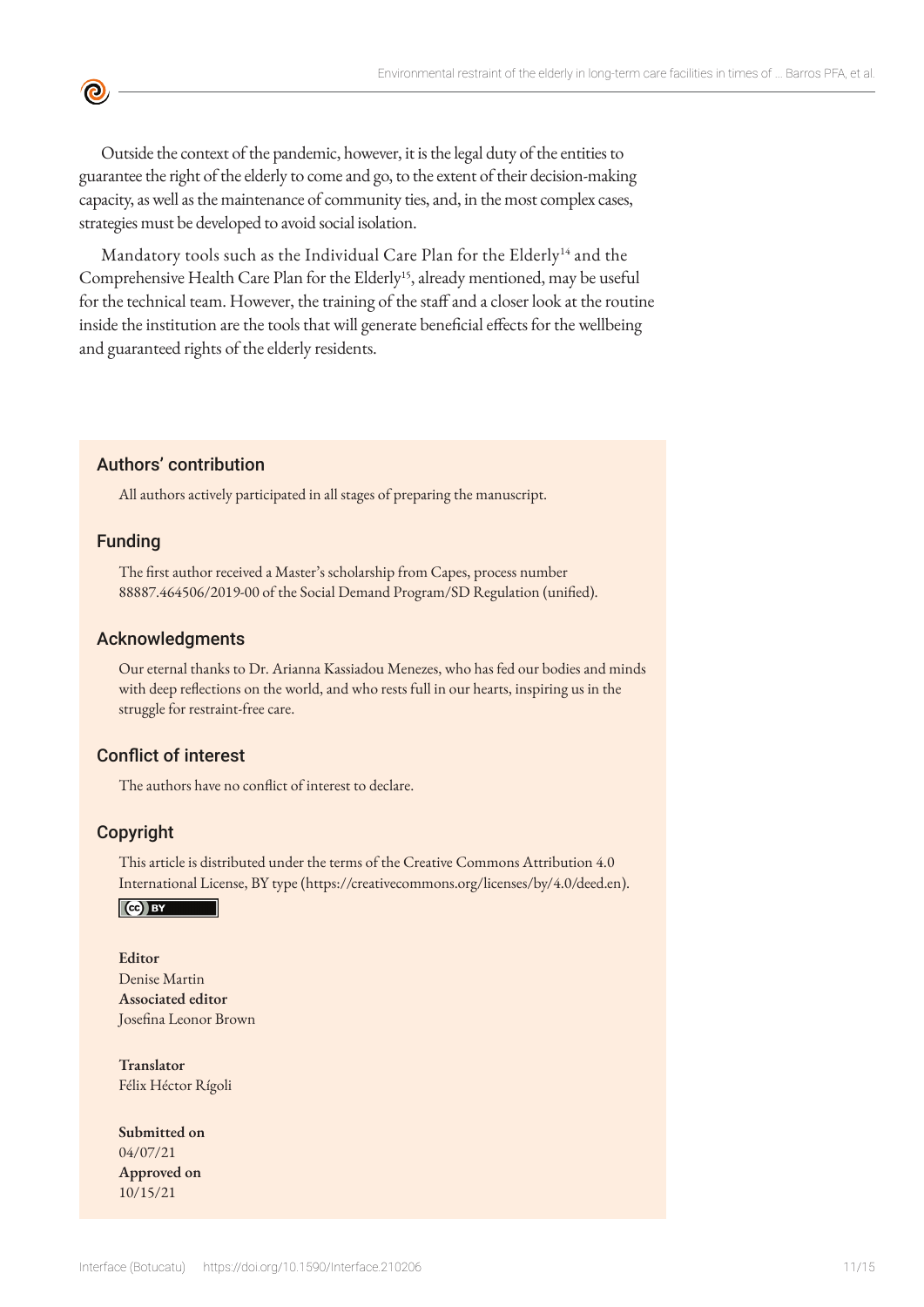# **References**

- 1. Kalache A, Veras RP, Ramos LR. O envelhecimento da população mundial: um desafio novo. Rev Saude Publica. 1987; 21(3):200-10. Doi: https://doi.org/10.1590/S0034- 89101987000300005.
- 2. Brasil. Secretaria de Direitos Humanos da Presidência da República. Brasil: manual de enfrentamento à violência contra a pessoa idosa. É possível prevenir. É necessário superar. Brasília: Secretaria de Direitos Humanos da Presidência da República; 2014.
- 3. Fagundes KVDL, Esteves MR, Ribeiro JHM, Siepierski CT, Silva JV, Mendes MA. Instituições de longa permanência como alternativa no acolhimento das pessoas idosas. Rev Salud Publica. 2017; 19(2):210-4. Doi: https://doi.org/10.15446/rsap. v19n2.41541.
- 4. Machado CJ, Pereira CCA, Viana BM, Oliveira GL, Melo DC, Carvalho JFMG, et al. Estimates of the impact of Covid-19 on mortality of institutionalized elderly in Brazil. Cienc Saude Colet. 2020; 25(9):3437-44.
- 5. Siette J, Wuthrich V, Low LF. Social preparedness in response to spatial distancing measures for aged care during Covid-19. J Am Med Dir Assoc. 2020; 21(7):985-6. Doi: https://doi.org/10.1016/j.jamda.2020.04.015.
- 6. Lucchini MLK, Vecchia MFD, Heinen M, Ferreto LED, Wendt G. Fatores de risco para suicídio em idosos antes e durante o período de confinamento Covid-19. Res Soc Dev. 2020; 9(12):e37391211105. Doi: https://doi.org/10.33448/rsd-v9i12.11105.
- 7. Brasil. Ministério da Saúde. Instituto Nacional de Traumatologia e Ortopedia Jamil Haddad. Manual de orientação para elaboração de artigos científicos [Internet]. Rio de Janeiro: COENP; 2014 [citado 10 Nov 2021]. Disponível em: https://www.into. saude.gov.br/images/pdf/pesquisa/cep/documentos\_2015/Manual---Orientacao-para-Elaboracao-de-Artigos-Cientificos-2016-a.pdf
- 8. Brasil. Ministério da Saúde. Portaria nº 810, de 22 de Setembro de 1989. Aprova normas e os padrões para o funcionamento de casas de repouso, clínicas geriátricas e outras instituições destinadas ao atendimento de idosos, a serem observados em todo o território nacional. Brasília: Ministério da Saúde; 1989.
- 9. Brasil. Presidência da República. Lei nº 8.742, de 7 de Dezembro de 1993. Dispõe sobre a organização da Assistência Social e dá outras providências. Brasília: Presidência da República; 1993.
- 10. Brasil. Presidência da República. Lei nº 12.101, de 27 de Novembro de 2009. Dispõe sobre a certificação das entidades beneficentes de assistência social. Brasília: Presidência da República; 2009.
- 11. Brasil. Constituição (1988). Constituição da República Federativa do Brasil. Brasília, DF: Senado Federal; 1988.
- 12. Brasil. Presidência da República. Lei nº 8.842, de 4 de Janeiro de 1994. Dispõe sobre a política nacional do idoso. Brasília: Presidência da República; 1994.
- 13. Brasil. Presidência da República. Decreto nº 9.921, de 18 de Julho de 2019. Consolida atos normativos editados pelo poder executivo federal que dispõem sobre a temática da pessoa idosa. Brasília: Presidência da República; 2019.
- 14. Brasil. Presidência da República. Lei nº 10.741, de 1º de Outubro de 2003. Dispõe sobre o Estatuto do Idoso e dá outras providências. Brasília: Presidência da República; 2003.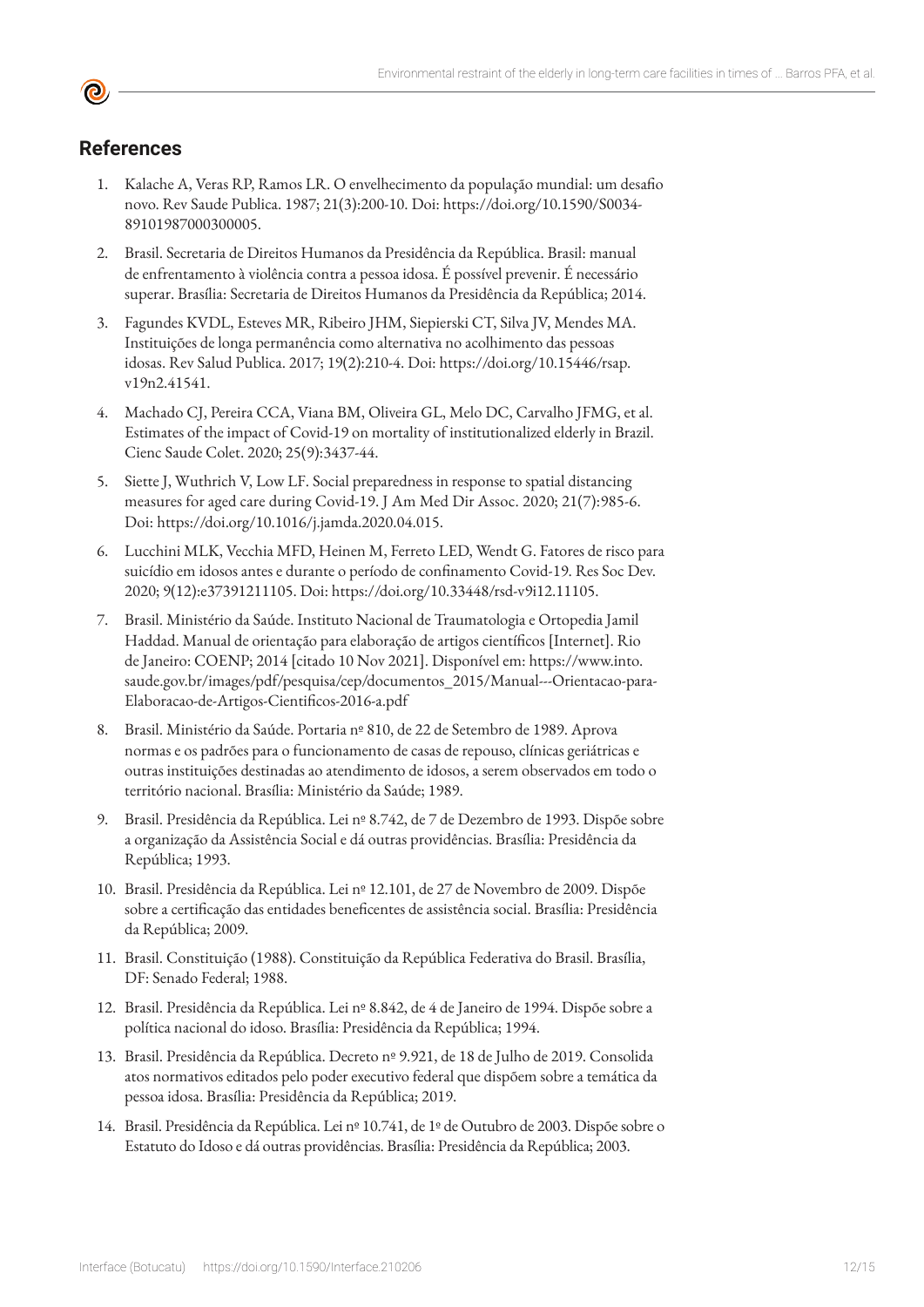

- 15. Brasil. Ministério da Saúde. Agência Nacional de Vigilância Sanitária. RDC nº 502, de 27 de Maio de 2021. Dispõe sobre o funcionamento de Instituição de Longa Permanência para Idosos, de caráter residencial. Brasília: Ministério da Saúde, Agência Nacional de Vigilância Sanitária; 2021.
- 16. Rio de Janeiro (Estado). Governo do Estado do Rio de Janeiro. Lei nº 8.049, de 17 de Julho de 2018. Estabelece normas para o funcionamento de instituições de longa permanência de idosos, no âmbito do Estado do Rio de Janeiro. Rio de Janeiro: Governo do Estado do Rio de Janeiro; 2018.
- 17. Barcelos BJ, Horta NC, Ferreira QN, Souza MCMR, Mattioli CDP, Marcelino LGS. Dimensions assigned to Long Term Care Facilities by managers and health professionals: interfaces and contradictions. Rev Bras Geriatr Gerontol. 2018; 21(1):16-23. Doi: https://doi.org/10.1590/1981-22562018021.170082.
- 18. Nunes BP, Batista SRR, Andrade FB, Souza Junior PRB, Lima-Costa MF, Facchini LA. Multimorbidity: the Brazilian longitudinal study of aging (ELSI-Brazil). Rev Saude Publica. 2018; 52 Suppl 2:10s. Doi: https://doi.org/10.11606/S1518-8787.2018052000637.
- 19. Fundación Sidom. Foro de innovación, cuidados y políticas públicas [Internet]. Buenos Aires: Fundación Sidom; 2021 [citado 10 Nov 2021]. Disponível em: https://fundacionsidom.org/assets/docs/foro\_cuidabien.pdf
- 20. Oliveira JMR, Alves C. Instituição de longa permanência para idosos: um lugar de cuidado para quem não tem opção? Rev Bras Enferm. 2014; 67(5):773-9. Doi: https://doi.org/10.1590/0034-7167.2014670515.
- 21. Poltronieri BC, Souza ER, Ribeiro AP. Violência e direito ao cuidado nas políticas públicas sobre instituições de longa permanência para idosos. Interface (Botucatu). 2019; 23:e180124. Doi: https://doi.org/10.1590/Interface.180124.
- 22. Andrade FLJP, Lima JMR, Fidelis KNM, Jerez-Roig J, Lima KC. Cognitive impairment and associated factors among institutionalized elderly persons in Natal, Rio Grande do Norte, Brazil. Rev Bras Geriatr Gerontol. 2017; 20(2):186-96. Doi: https://doi.org/10.1590/1981-22562017020.160151.
- 23. Menezes AK, Santana RF, Cimador F. Práticas assistenciais restritivas e o paradigma da cultura de não contenção da pessoa idosa. In: Freitas EV. Tratado de geriatria e gerontologia. 4a ed. Rio de Janeiro: Guanabara Koogan; 2016. p. 6582-627.
- 24. Mislej M, Bicego L. Control la contenzione. Garantire sempre, a ogni citadino, l´articolo 13 della costituzione. 2a ed. Santarcangelo di Romagna: Maggioli Editore; 2018.
- 25. Moraes CL, Marques ES, Ribeiro AP, Souza ER. Violência contra idosos durante a pandemia de Covid-19 no Brasil: contribuições para seu enfrentamento. Cienc Saude Colet. 2020; 25 Suppl 2:4177-84. Doi: https://doi.org/10.1590/1413- 812320202510.2.27662020.
- 26. Oye C, Jacobsen FF, Mekki TE. Do organisational constraints explain the use of restraint? A comparative ethnographic study from three nursing homes in Norway. J Clin Nurs. 2017; 26(13-14):1906-16. Doi: http://doi.wiley.com/10.1111/jocn.13504.
- 27. Instituto de Pesquisa Econômica Aplicada. Comunicados do IPEA nº 93 [Internet]. Brasília: IPEA; 2011 [citado 10 Nov 2021]. Disponível em: https://www.ipea.gov.br/ portal/index.php?option=com\_content&view=article&id=8571
- 28. Albuquerque A. Capacidade jurídica e direitos humanos. Rio de Janeiro: Lumen Juris; 2018.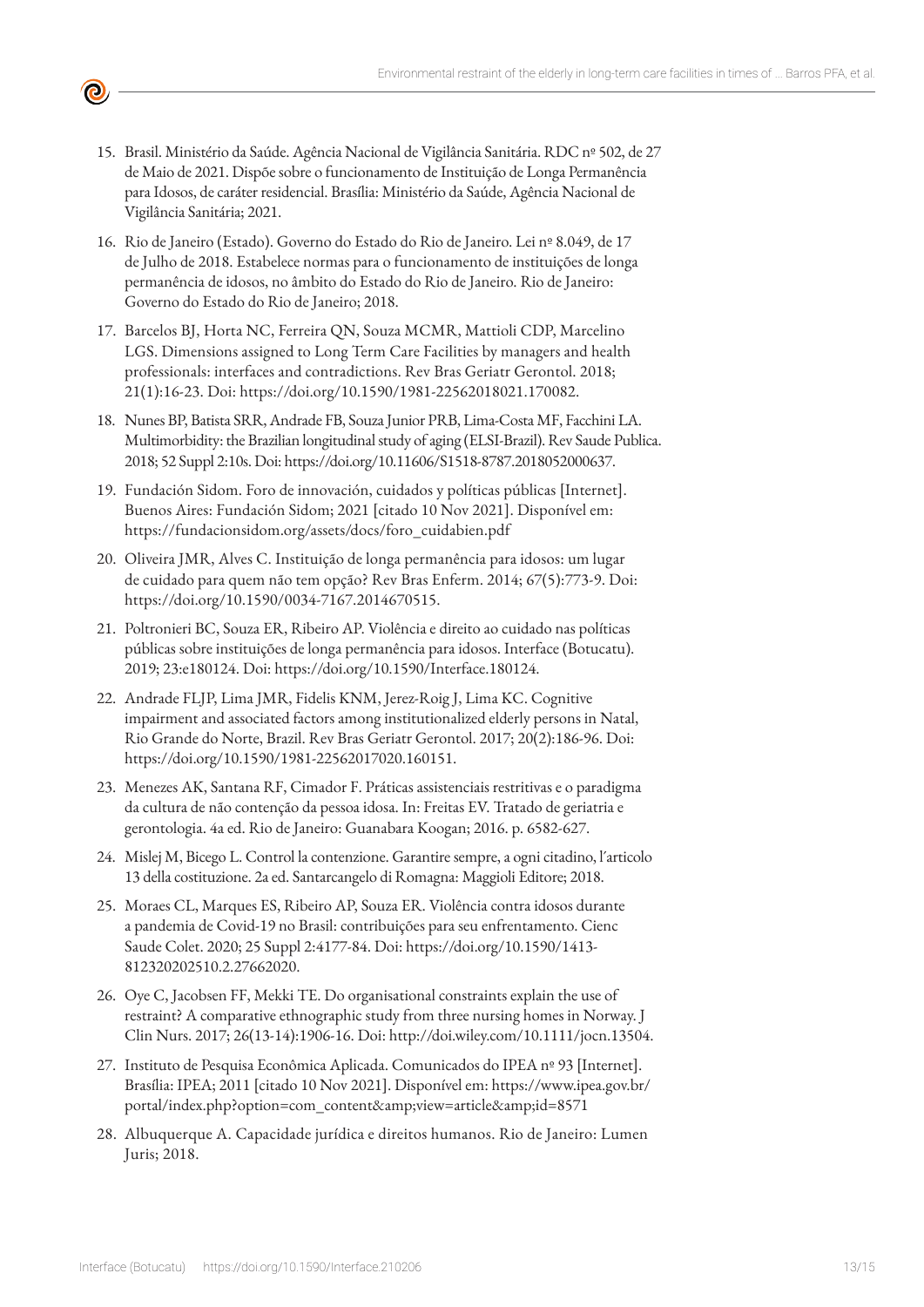29. Brasil. Presidência da República. Lei nº 8.078, de 11 de Setembro de 1990. Dispõe sobre a proteção do consumidor e dá outras providências. Brasília: Presidência da República; 1990.

**©** 

- 30. Paranhos DG, Albuquerque A. Direitos humanos dos pacientes como instrumentos bioéticos de proteção das pessoas idosas. Cad Ibero Am Direito Sanit. 2019; 8(1):53-64.
- 31. Albuquerque A, Oliveira AL, Lima AK, Guimarães C, Maia C, Karaja D, et al. Violação aos Direitos dos Pacientes: Análise da Jurisprudência no Brasil. Rev Direitos Fundam Alteridade. 2019; 3:7-33.
- 32. Brasil. Câmara dos Deputados. Projeto de Lei nº 5.559, de 14 de Junho de 2016. Dispõe sobre os direitos dos pacientes e dá outras providências. Brasília: Câmara dos Deputados; 2016.
- 33. Organização das Nações Unidas para a Educação, Ciência e Cultura UNESCO. Declaração Universal sobre Bioética e Direitos Humanos [Internet]. Paris: UNESCO; 2006 [citado 10 Nov 2021]. Disponível em: http://unesdoc.unesco. org/images/0014/001461/146180por.pdf
- 34. Hospital Sírio Libanês. Especialização em experiência do paciente e cuidado centrado na pessoa [Internet]. São Paulo: Sírio Libanês; 2021 [citado 10 Nov 2021]. Disponível em: https://iep.hospitalsiriolibanes.org.br/Pages/Especializacao-em-Experiencia-do-Paciente-e-Cuidado-Centrado-na-Pessoa.aspx
- 35. Brasil. Observatório dos direitos dos pacientes. Direitos humanos dos pacientes e Covid-19 [Internet]. São Paulo: Cepedisa; 2020 [citado 10 Nov 2021]. Disponível em: https://cepedisa.org.br/direitos-humanos-dos-pacientes-e-covid-19/
- 36. Kunze NC, Goffman EM. Prisões e conventos. Leite DM, tradutor. 7a ed. São Paulo: Editora Perspectiva; 2001.
- 37. Brasil. Ministério dos Direitos Humanos. Resolução nº 33, de 24 de Maio de 2017. Estabelece diretrizes e parâmetros para a regulamentação do Art. 35 da Lei nº 10.741/2003 (Estatuto do Idoso). Brasília: Ministério dos Direitos Humanos; 2017.